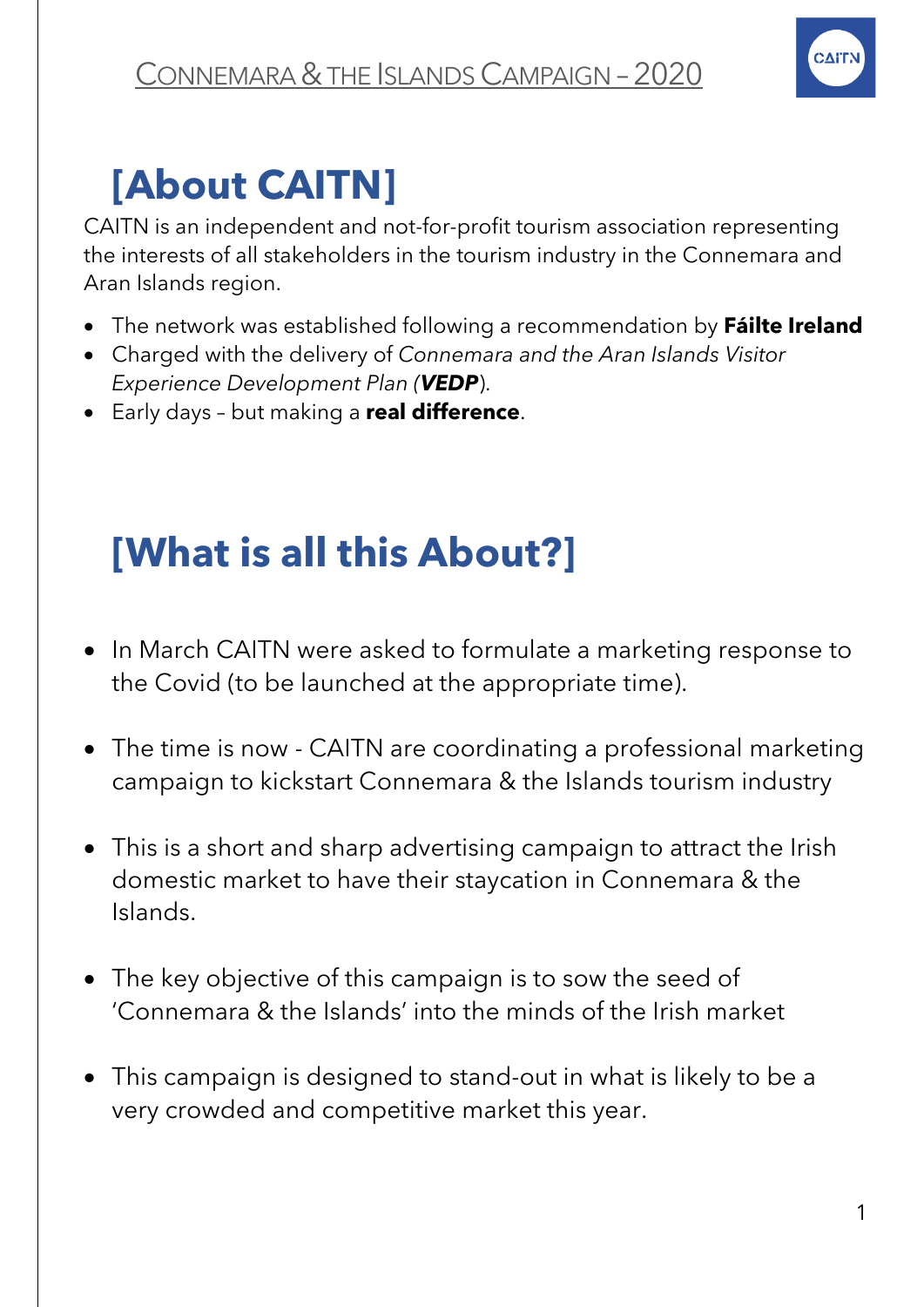

### Campaign Elements

### **1. [The Creative]**



Creative Design in Connemara by Shane Forsythe<https://www.shaneforsythe.ie/>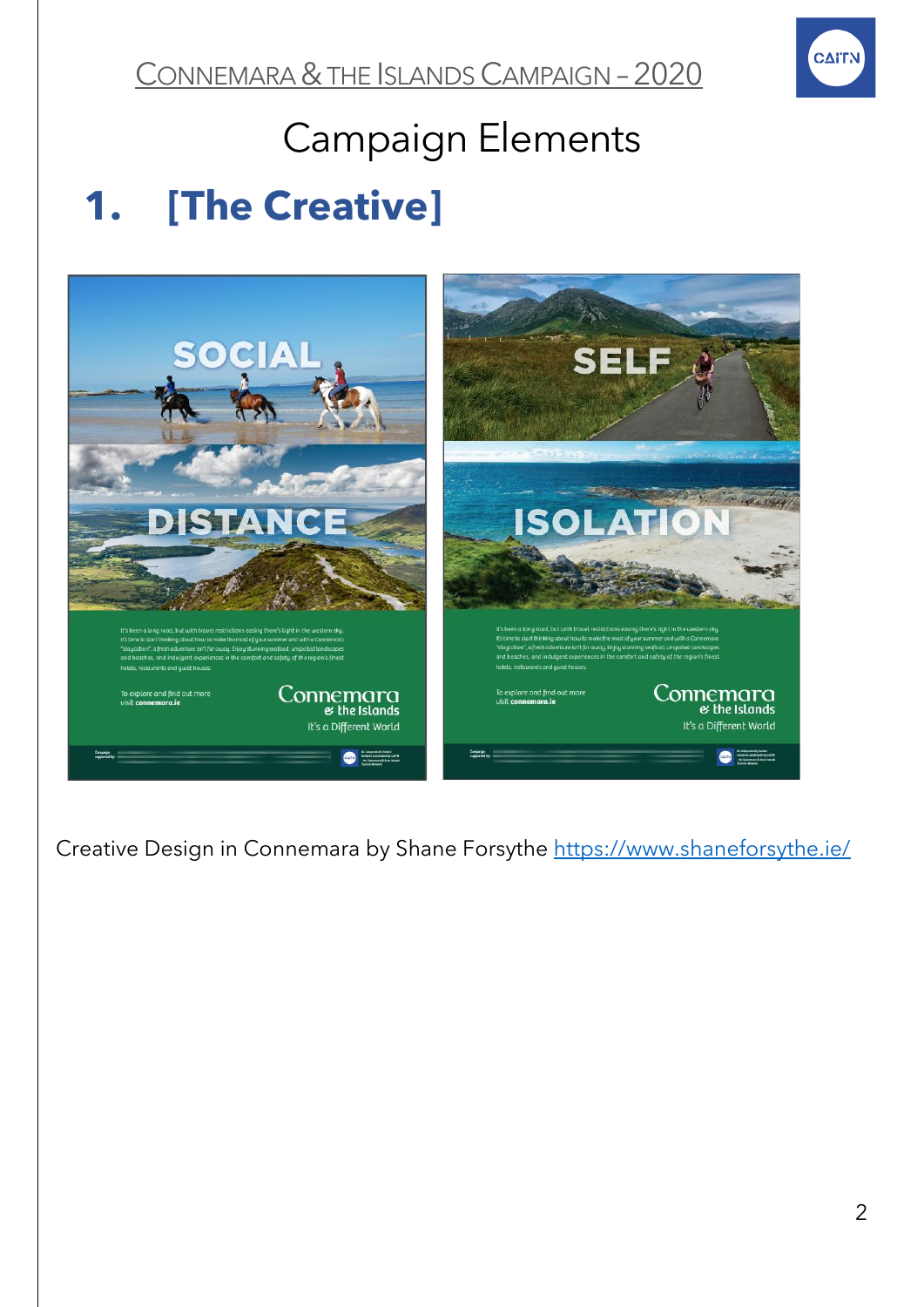

# **2. [Social Media Management]**

*What:*

- External Fully Managed Social Media Campaign across, Facebook, Instagram and Twitter
- Social Media campaign to be fully managed by [South East Digital](https://southeastdigital.ie/)
- Live online dashboard, showing analytics
- Content creation and network communication

*When:* Immediately



# **3. [Facebook & Instagram Advertising]**

*What:* Digital advertising campaign on Facebook & Instagram

*Timeframe:* June to September 2020

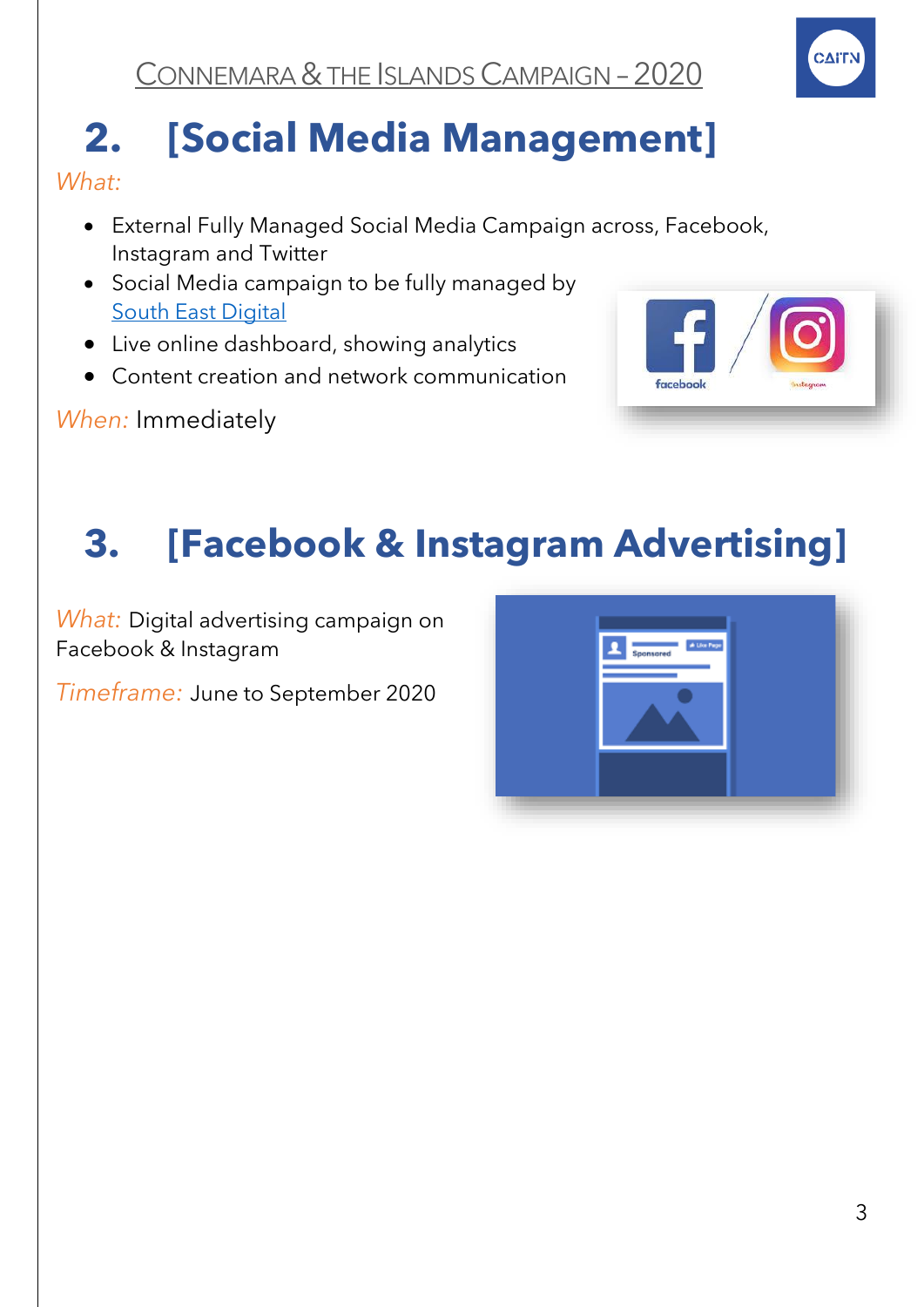

# **4. [New High-Quality Video Content]**

*What:* 8 Brand new high-quality and locally produced short videos displaying Connemara & the Islands at its best.

| Video 1 | Video 2 | Video 3                | Video 4       |
|---------|---------|------------------------|---------------|
|         |         |                        |               |
| Video 5 | Video 6 | Video 7                | Video 8       |
|         |         | <b>Being Finalised</b> | In Production |

Video produced locally by:

- Limelight Studio Connemara - [http://limelightstudio.ie](http://limelightstudio.ie/)

- Fíbín Media - <http://fibinmedia.ie/>

*When:* Immediately with strong results to date – Trending and Viewership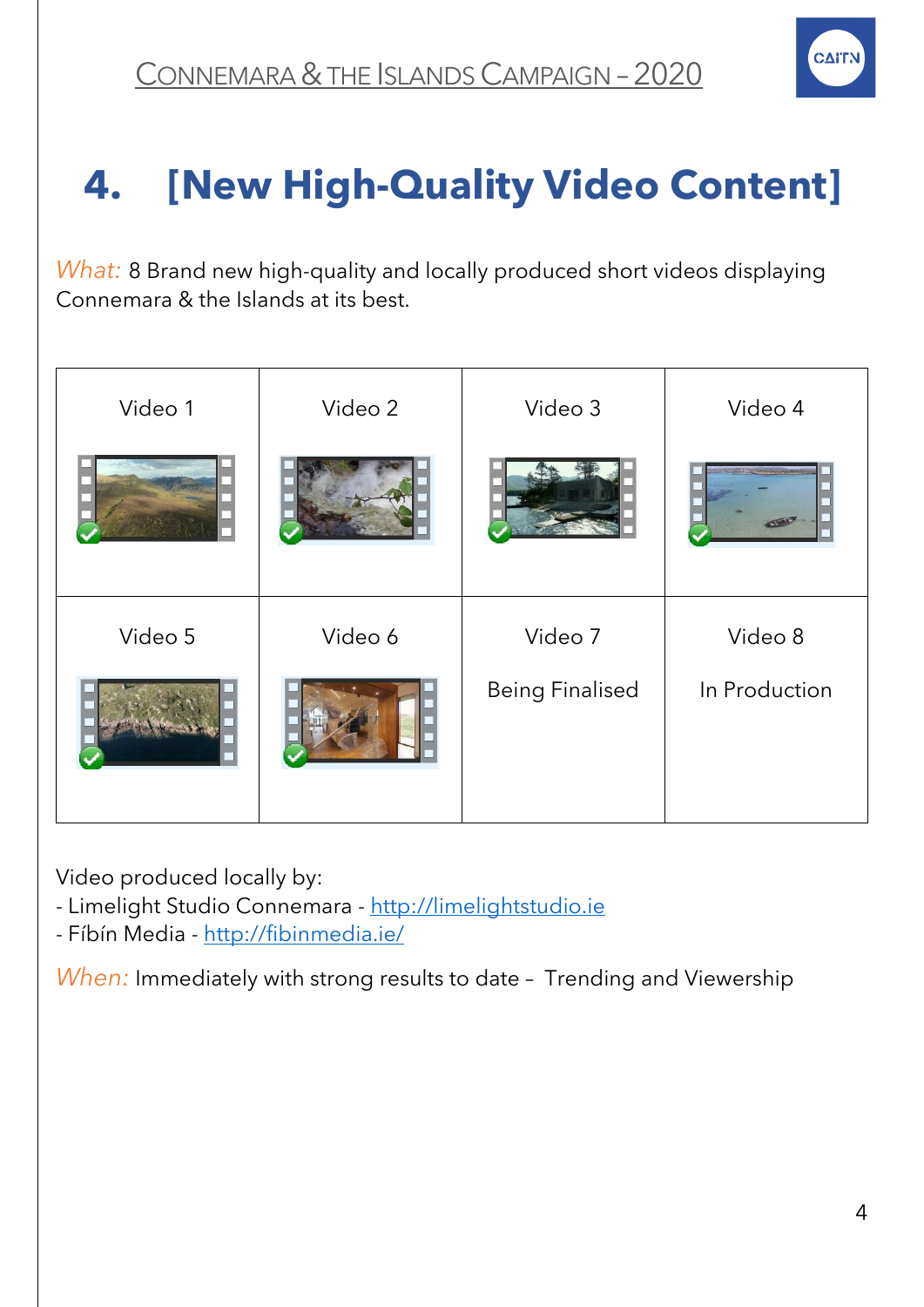

# **5. [Radio]**

#### *What:*

- *-* 30 second adverts on Newstalk (18 spots)
- Prime-time slots

*When:* 10 days (dates on request)



# **6. [Print]**

*What:* The creatives above will run in the following: (details on request)





*Timeframe:* Late June to September 2020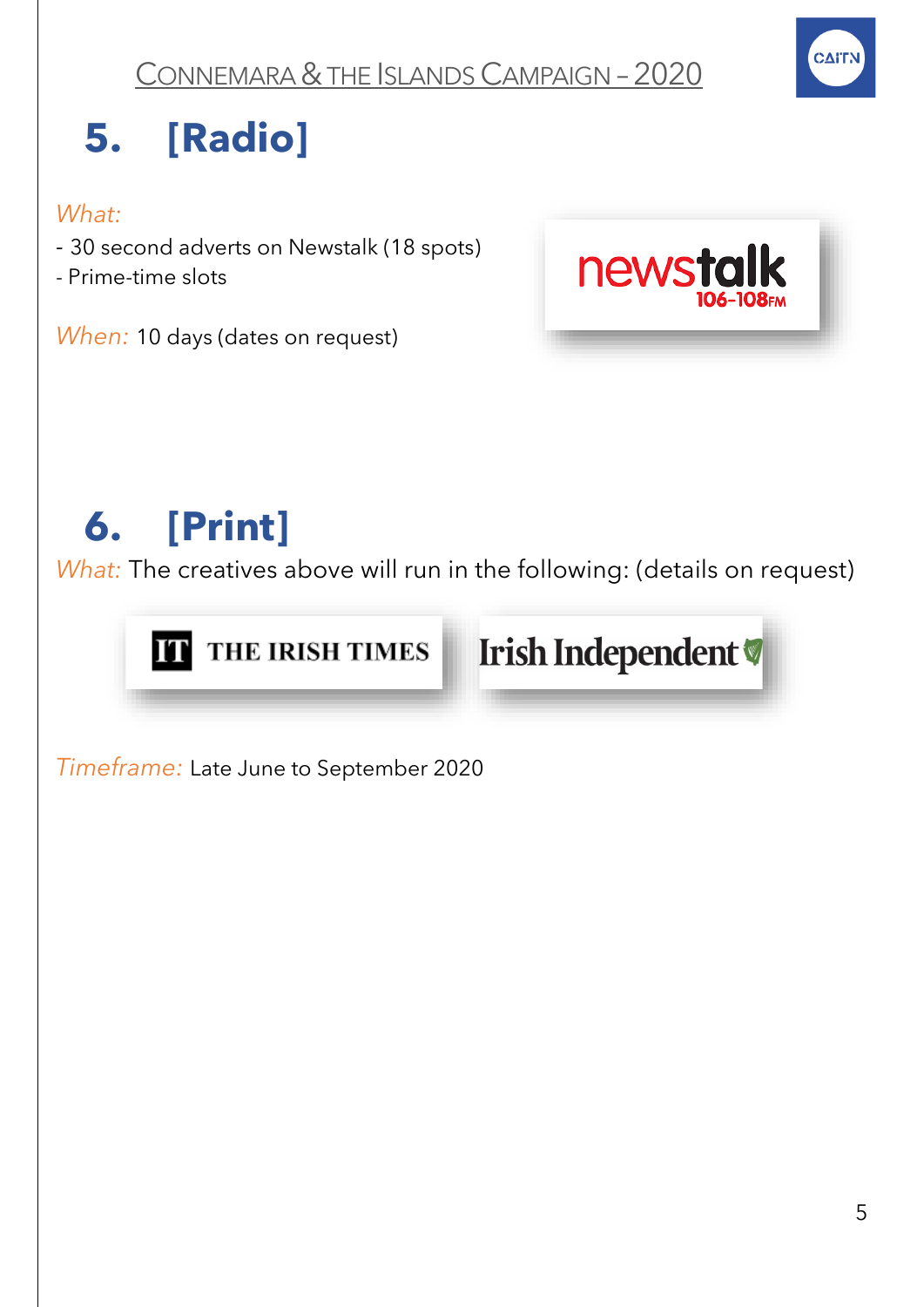

# **[What Has Happened to Date?]**

- Over €20k has been raised directly for marketing
- Campaign has been developed and is ready to go

## **[What Do You Get]**

- High Quality Videos to use on your own platforms
- Printed recognition of your business / organisations support of the official recovery strategy
	- Be Part of a Professional Marketing Campaign for the Region

### **[Who Has Contributed to Date?]**

<http://caitn.ie/campaign2020/>